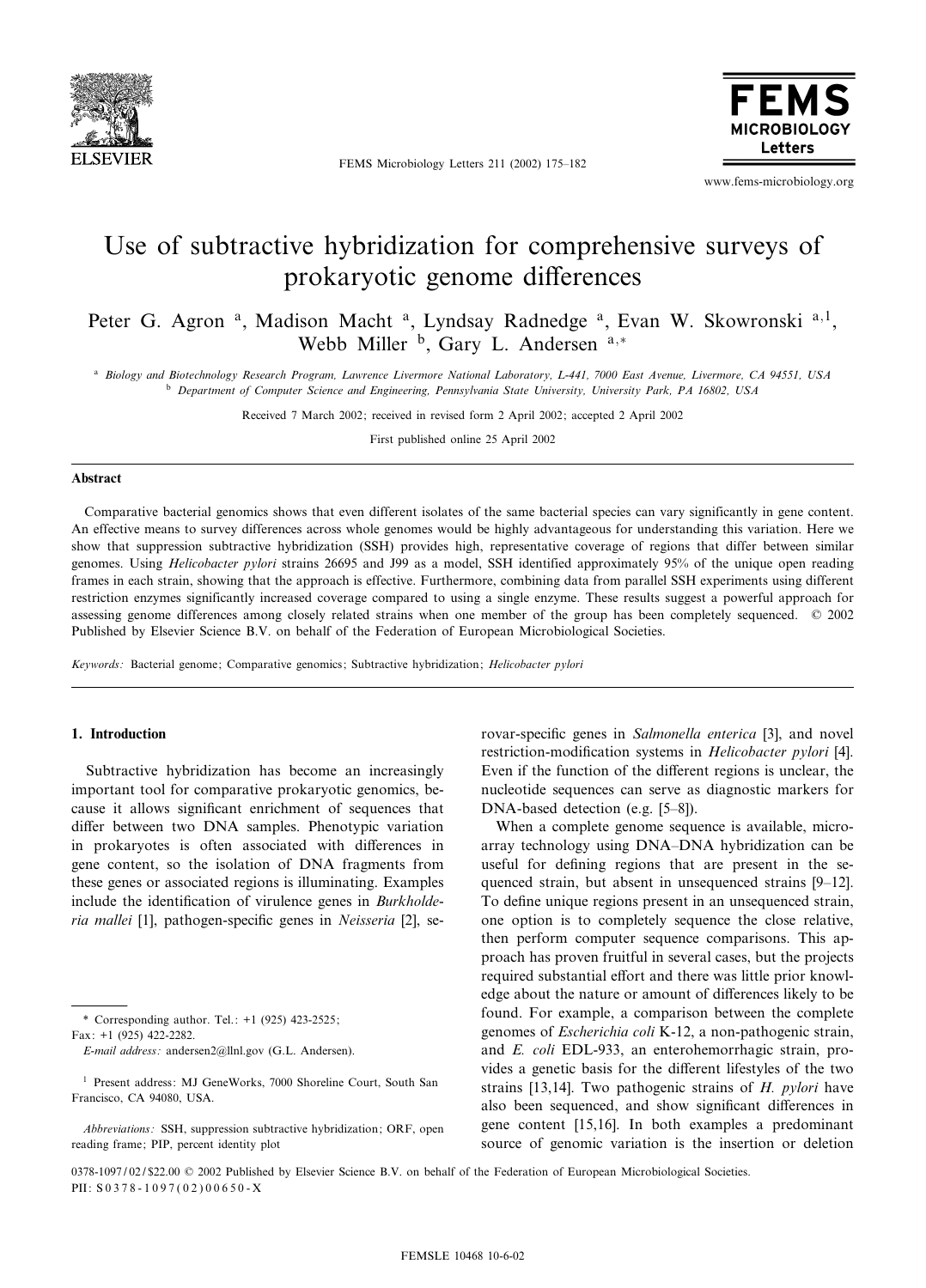of large (10-50-kb) DNA regions, which subtractive hybridization can easily identify. These studies underscore the need for sequence information from more than one isolate within a closely related group. Given the effort required for whole genome sequencing projects, it would be highly advantageous to have an effective means to examine candidate strains for differences, thus allowing informed choices for further studies.

Subtractive hybridization may provide a means to perform comprehensive surveys of genome differences among closely related strains. Sequence information from comprehensive surveys will provide valuable insights into biological differences, and can be used to assess candidate strains for their suitability for additional comparative genomic studies. Subtractive hybridization facilitates the identification of DNA segments present in one genome, termed the tester, but absent in another, termed the driver. If a complete sequence is available for the driver, false positives can be easily identified by computer sequence comparisons and discarded, making the approach extremely powerful. Several different subtractive hybridization methods have been developed (e.g.  $[17-20]$ ), but all are based on the melting and reannealing of a mixture of tester and driver DNA fragments followed by the enrichment of tester-specific sequences. In most of these methods, including suppression subtractive hybridization (SSH), tester and driver fragments are generated by digestion with a restriction endonuclease [18]. SSH has the advantage that it is PCR-based and does not require physical separations.

We have examined the efficacy of SSH to survey prokaryotic genomes for differences in gene content. While subtractive hybridization has previously been shown to be useful for defining a handful of differences between bacterial genomes, the ability of this technique to identify nearly all differences in gene content has not been tested. SSH using two sequenced strains of H. pylori provided an ideal model to demonstrate high, representative genome coverage. The results presented here are readily applicable to situations in which there is little or no sequence information for the tester strain. We also show that using multiple restriction enzymes in parallel SSH experiments significantly reduces the effort required to reach high coverage and specificity.

# 2. Materials and methods

#### 2.1. DNA preparation

H. pylori strains 26695 and J99 were obtained, respectively, from Tim McDaniel, Stanford University, Stanford, CA, USA and Richard Alm, AstraZeneca Corporation, Boston, MA, USA. Bacteria were grown on horse blood agar under microaerobic conditions at 37°C. Blood agar contained 4.4% Columbia agar base (Difco), 5% defibrinated horse blood (HemoStat, Dixon, CA, USA), 10 µg ml<sup>-1</sup> vancomycin, 5 µg ml<sup>-1</sup> cefsulodin, 2.5 U ml<sup>-1</sup> polymyxin B, 50  $\mu$ g ml<sup>-1</sup> cycloheximide, 5  $\mu$ g ml<sup>-1</sup> trimethoprim, 8  $\mu$ g ml<sup>-1</sup> amphotericin B, and 0.2% β-cyclodextrin (all antimicrobials from Sigma). Microaerobic conditions were established using a BBL bell jar with the BBL CampyPak (Becton Dickinson) generation system. Cells from two to four 9-cm plates were collected and washed three times in TE+NaCl (10 mM Tris-HCl pH 8.0, 1 mM EDTA pH 8.0, 150 mM NaCl). The cell pellet was freeze/thawed once using a dry ice/ethanol bath, then DNA was extracted with 1 ml DNA STAT-60 (Tel-Test, Friendswood, TX, USA) according to the manufacturer's instructions. DNA was dissolved in TE to a concentration of approximately 0.3  $\mu$ g ml<sup>-1</sup>. Restriction enzymes (New England Biolabs, Beverly, MA, USA) were used according to the manufacturer's instructions. After digestion and heat inactivation, DNA was concentrated by ethanol precipitation in the presence of 20-30  $\mu$ g ml<sup>-1</sup> linear acrylamide as a carrier (Ambion, Austin, TX, USA) and dissolved in water at 300 ng  $\mu l^{-1}$ .

#### 2.2. Suppression subtractive hybridization

Genome comparisons by SSH were performed as previously described except for the differences noted below [18]. Briefly, the tester DNA is digested with a restriction endonuclease and the fragments are marked by ligation to specialized oligonucleotide adapters. When the marked DNA is denatured and hybridized to excess unmarked driver DNA that has been digested with the same enzyme, most tester sequences will form heterohybrids with the driver. Tester-specific sequences, however, will self-hybridize to form amplifiable fragments that are then enriched by PCR, cloned, and sequenced. Modified adapters were constructed to allow for subtractions with Sau3AI-digested DNA: adapter 1 was formed by annealing the adapter 1 long oligonucleotide [18] with the oligonucleotide 5'-GATCACCTGCCCGG to form an adapter with appropriate cohesive ends. Adapter 2 was formed by annealing the adapter 2 long oligonucleotide with the oligonucleotide 5'-GATCCAATCGGCCG. Similarly, for ApoIdigested DNA, adapter 1 was formed using the oligonucleotide 5'-AATTACCTGCCCGG, while adapter 2 was formed using the oligonucleotide 5'-AATTCAATCG-GCCG. T4 DNA ligase (New England Biolabs) was inactivated by incubation at 72°C for 20 min.

#### 2.3. DNA sequencing

Unpurified PCR products were cloned using the pGEM T-Easy TA cloning kit (Promega, Madison, WI, USA). Recombinant clones were picked using a BioRobotics (Woburn, MA, USA) BioPick automated colony picker, and plasmid templates were prepared by boiling lysis and magnetic bead capture using a high throughput procedure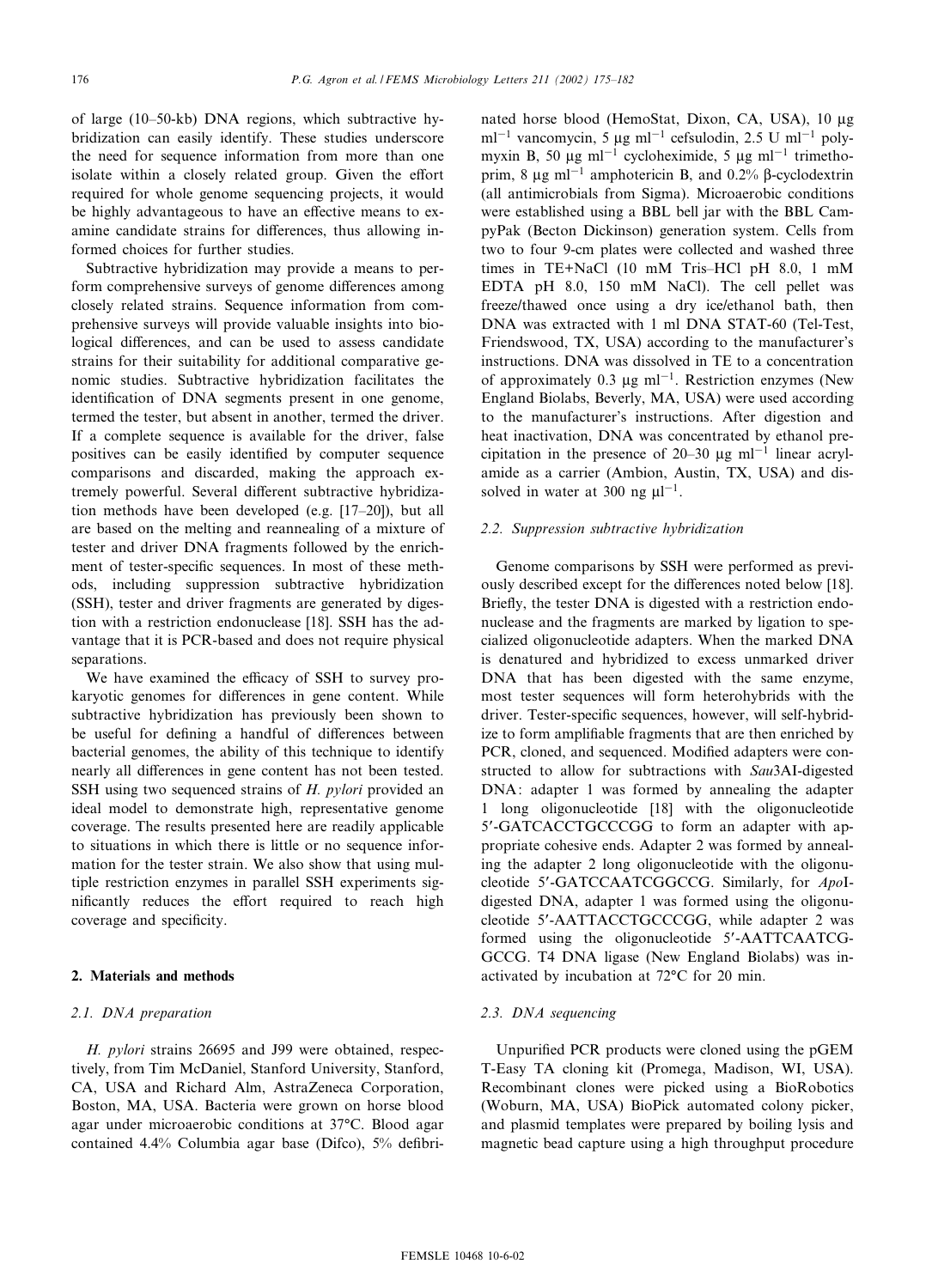[21]. Sequencing of plasmid templates was performed using the Applied Biosystems (Foster City, CA, USA) Big-Dye Terminator system and either ABI 377 or 3700 automated sequencers. The sequencing primers used were 5'-TGTAAAACGACGGCCAGT (forward) and 5'-CAG-GAAACAGCTATGACC (reverse).

#### 2.4. Sequence analysis

Sequences were examined in batch by comparisons to both H. pylori J99 and 26695 sequences using the cross\_ match program, part of the Consed software package [22]. The sequences for each genome were downloaded from GenBank for this purpose, using accession numbers AE001439 and AE000511 for strains J99 and 26695, respectively. Cross\_match allows large amounts of data to be processed quickly in parallel on a local UNIX platform. The output was downloaded to Microsoft Excel for further manipulations. The cross\_match program [22] assigns a similarity score to each subtraction product when compared to a designated sequence file. To calculate a score, the optimal alignment is found, and each position is assigned a value of  $+1$  for a match,  $-2$  for a mismatch,  $-2$  for the initiation of a gap, and  $-1$  for every additional gap position. For example, a 400-bp fragment will have a score of 400 if there is an exact match to the driver genome. If no statistically significant alignment to the driver genome is found, the cross match program defines the score as 0. To allow direct comparisons among fragments by normalizing scores, the cross\_match score was divided by the length of the sequence used for comparison. In the case of a perfect match, the normalized cross\_match score is 1, indicating the region is identical in both genomes, i.e. a false positive. Less than perfect matches yield lower cross\_match scores, which when normalized yield values between 0 and 1. Negative cross match scores are not obtained, as sequences with no or poor matches do not yield an alignment. To determine the degree of similarity necessary for subtraction by SSH, sequence data were compared from subtracted versus unsubtracted clones (see Section 3). To generate unsubtracted clones, strain 26695 genomic DNA was digested with AluI and ligated to both adapters 1 and 2 in the same reaction, whereupon it was amplified, cloned, and sequenced as in the SSH experiments.

### 3. Results

# 3.1. Identification of strain-specific DNA regions

H. pylori provides an excellent model system to examine the ability of subtractive hybridization to provide high coverage information about strain-specific gene content. Two strains, J99 and 26695, have been completely sequenced and show approximately 7% unique open reading frames (ORF) for each strain. The complete sequence of each strain allows straightforward identification of false positives and also allows the degree of genome coverage for the tester strain to be easily assessed.

Our first step toward using SSH for strain comparisons was to determine the degree of difference between tester and driver fragments that is required for enrichment by this method. This was examined by comparing sequences obtained from SSH with sequences obtained from unsubtracted fragments. Cross\_match [22] was used for batch comparisons to the driver genome (strain J99), and the scores were normalized as described in Section 2. The numbers of fragments falling in given score ranges were counted and the data for subtracted and unsubtracted clones were compared. It was observed that enriched fragments, i.e. those whose numbers increased with SSH, had normalized scores of 0 to approximately 0.2, while the number of other sequences decreased proportionately (data not shown). A score of 0 means there is no similarity, while a score of 1 indicates the two sequences are identical. To our knowledge, a systematic examination of the degree of similarity necessary for subtractive hybridization has not been previously performed. Based on these data, we define tester-specific sequences (difference products) as those falling in this score range  $(0-0.2)$  when compared to the driver genome.

Experimental subtractions were then performed to determine if SSH is capable of comprehensively identifying dissimilar regions across a whole genome. Table 1 shows that for each strain, four SSH experiments using different restriction enzymes (AluI, ApoI, DraI and Sau3AI) were performed. This resulted in the sequencing of 3264 H. pylori J99 clones (using 26695 as the driver) and 3744 H. pylori 26695 clones (using J99 as the driver, Table 1a). For the J99 and 26695 sequences the average pass rates were 90% and 86%, respectively (Table 1b). Of these high

| Table 1 |  |                                   |  |
|---------|--|-----------------------------------|--|
|         |  | Summary of DNA sequencing results |  |

| Restriction enzyme used for SSH | Total number of clones sequenced |       | Sequencing pass rate $(\% )$ |       | Tester-specific sequences $(\%)$ |       |
|---------------------------------|----------------------------------|-------|------------------------------|-------|----------------------------------|-------|
|                                 | J99                              | 26695 | J99                          | 26695 | J99                              | 26695 |
| AluI                            | 864                              | 960   | 92                           | 94    | 22                               | 30    |
| Apol                            | 864                              | 1248  | 92                           | 84    |                                  |       |
| DraI                            | 768                              | 768   | 87                           | 85    | 25                               | 19    |
| Sau3AI                          | 768                              | 768   | 88                           | 81    |                                  | 25    |
| Total                           | 3264                             | 3744  | 90                           | 86    | 19                               | 23    |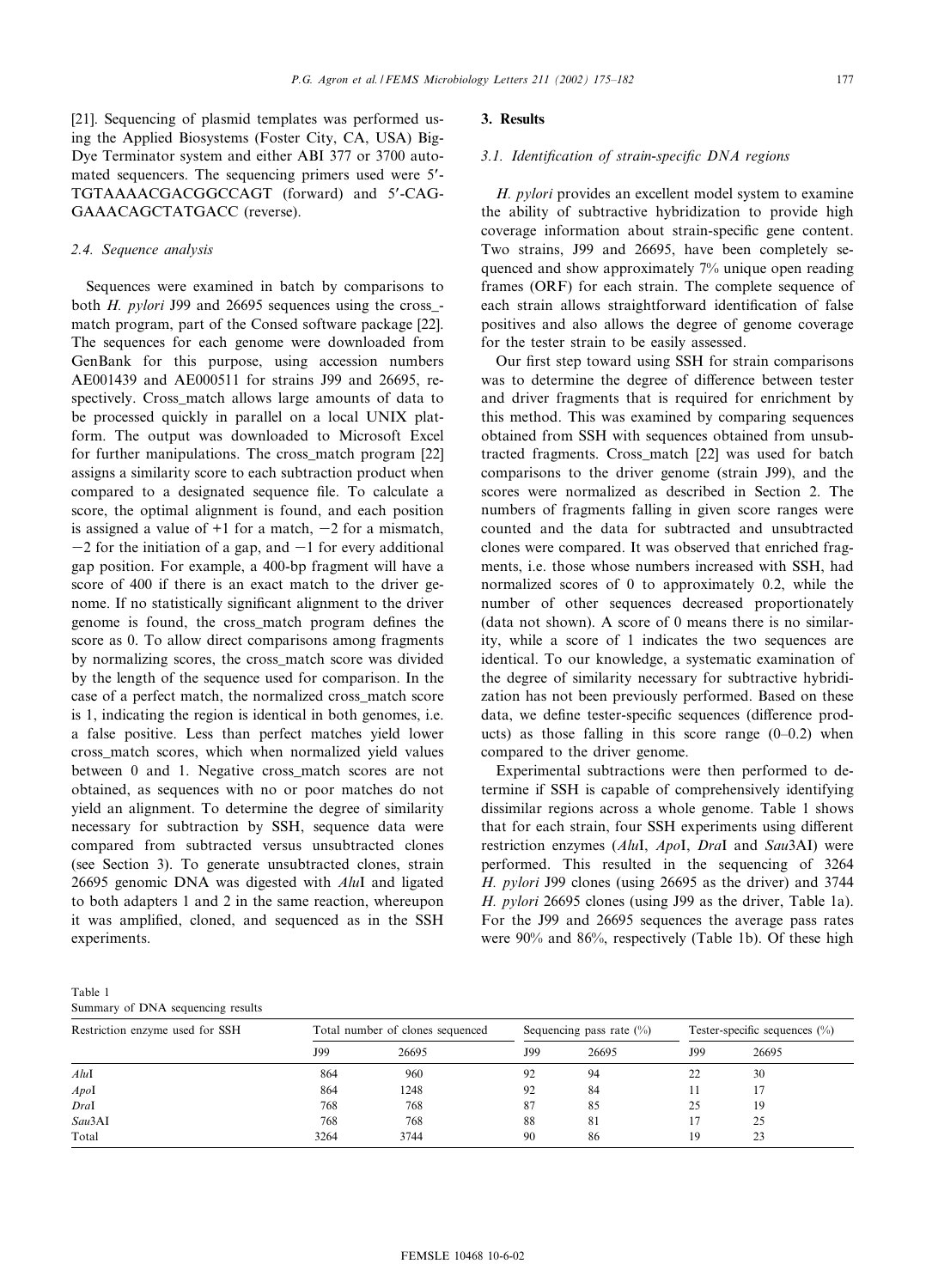

Fig. 1. A: Percentage of unique ORFs identified by SSH with increasing numbers of difference products isolated using a single restriction enzyme  $AluI$ . B: Percentage of unique ORFs identified by SSH with increasing numbers of difference products isolated using four restriction enzymes: AluI (diamond), ApoI (square), DraI (circle) and Sau3AI (triangle).

quality sequences, the proportion of difference products for a given experiment varied from 11% to 30% (Table 1c). These differences may reflect experiment to experiment variation, but may also indicate the ability of a given restriction enzyme to generate optimal size fragments within each of the difference regions. Control experiments in which unsubtracted clones were sequenced revealed  $2-3%$  difference products, showing that substantial enrichment was achieved. Parallel, independent subtractions using AluI-digested DNA and strain 26695 as the tester showed 30% positives in each case indicating that the procedure is reproducible (data not shown).

Difference products were then mapped to the tester genome also using cross\_match, and compared to the coordinates of strain-specific ORFs identified by Alm et al.  $[15]$ . An ORF was designated as 'identified' if a subtraction product mapped within 1 kb of the ORF. Using this criterion, genome-wide coverage was clearly demonstrated. Seven of the 117 unique ORFs reported by Alm et al. [15] were excluded from this analysis because the ORFs are interrupted in one strain, but not the other, which precludes identification by subtractive hybridization. For experiments using  $H$ . *pylori* 26695 as the tester, all but five of the remaining ORFs were identified: 6HP 670, 6HP 967,

6HP 986, 6HP 1188, and 6HP 1404. Given that 110 ORFs are  $H.$  pylori 26695-specific, this means 95% were identified. The 6HP 967 ORF is 285 bp and 6HP 1404 is 288 bp, suggesting the possibility that the small size of these ORFs prevented their identification. The five missing ORFs are distributed throughout the genome, implying that there are no areas of the genome refractory to subtraction. Analogous results were obtained when strain H. pylori J99 was used as the tester, showing the consistency of the approach. Of the  $89$  H. pylori J99-specific ORFs, only five were not identified (94% coverage): J99 331, J99 332, J99 726, J99 940, and J99 1306. ORFs J99 331 and J99 332 are separated by 34 bp, and are 294 and 258 bp in length, respectively. Taken together, these results indicate that high coverage isolation of unique fragments was obtained by subtractive hybridization, and show that this is a viable approach for high confidence strain comparisons.

# 3.2. Different restriction enzymes provide similar coverage

SSH is a PCR-based technique, so large fragments are not efficiently amplified so are not well represented in the product pool. Furthermore, small fragments below about 200 bp, which would otherwise preferentially amplify, are rarely amplified because of sequence complementarity in the adapters, which promotes the formation of panhandle structures that are stable enough below this size range to greatly reduce amplification. Therefore, it is important to have restriction fragments between 0.2 and 1.2 kb.

We compared the effectiveness of four different restriction enzymes to identify strain-specific ORFs in  $H.$  pylori strain 26695. Previous studies have relied on a single enzyme in SSH experiments. For the experiments reported here, enzymes were chosen that provide average size fragments of between 200 and 500 bp, as determined by agarose gel electrophoresis (data not shown). Fig. 1 shows the



Fig. 2. Comparison of the coverage of unique ORFs by a given number of difference products generated using either a single restriction enzyme  $(AluI;$  white columns) or the same number generated using four different restriction enzymes (AluI, ApoI, DraI and Sau3AI; black columns).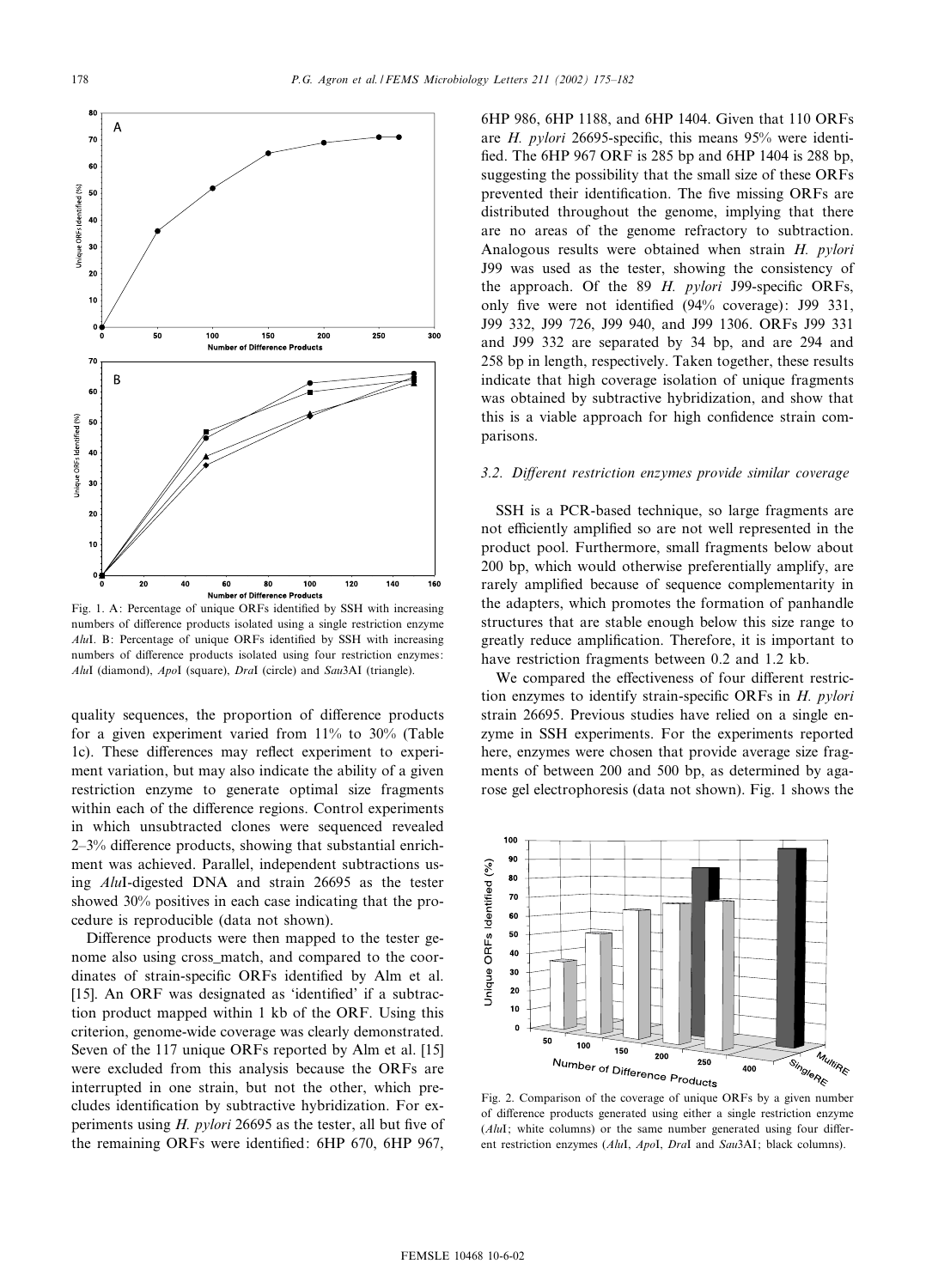

Fig. 3. Percent identity plot (PIP) showing similarity to H. pylori 26695 within a 100-kb region of H. pylori J99. The tester genome, J99, is plotted horizontally, with ORFs indicated by horizontal arrows. Coordinates in kilobase pairs (k) are shown. Below the tester map the degree of similarity (percent identity) to any region(s) in the driver genome (26695) is indicated by markings on the vertical axis. The black boxes in the appropriate horizontal lane indicate the location of the difference products obtained with each of the restriction enzymes used. PIPs of the entire  $H.$  pylori genomes are available at http://bio.cse.psu.edu/.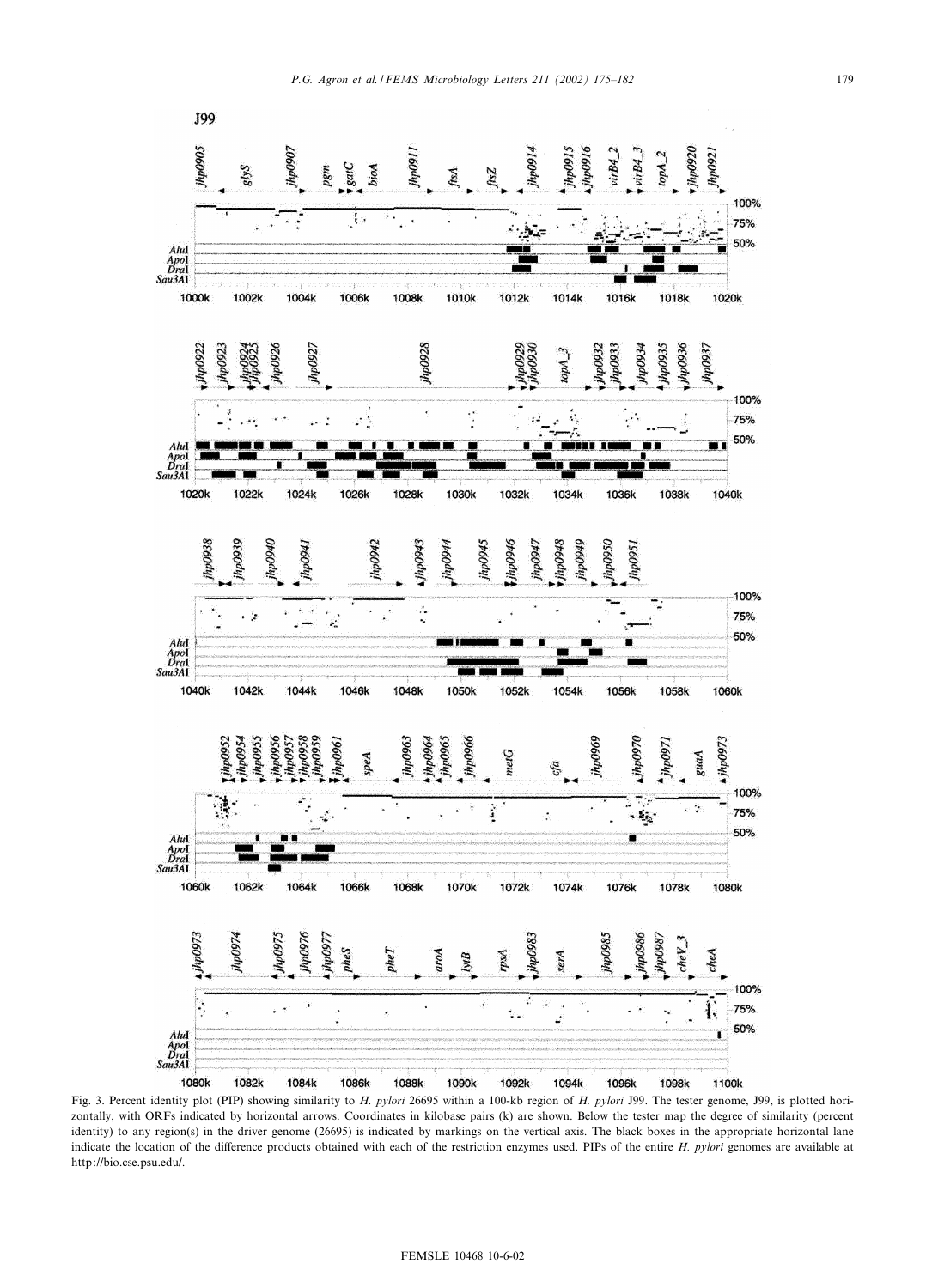identification of strain-specific ORFs in  $H.$  pylori 26695 as a function of increasing numbers of  $AluI$  difference products, i.e. sequences that showed a normalized cross\_match score of  $0-0.2$ . Panel A shows that the curve begins to plateau as more products represent ORFs that have already been identified in that particular experiment. For 150 difference products, 65% of the target ORFs are identified, and this number increases to  $70\%$  with 250 products. Panel B shows that the relationship is similar for all enzymes used, AluI, ApoI, DraI and Sau3AI; 150 difference products for each identify 65% of the strain-specific ORFs. These results suggest that enzymes that generate fragments of the appropriate size show approximately the same degree of coverage.

# 3.3. Multiple enzymes increase coverage of unique ORFs

Having shown that difference products from the four enzymes used showed similar degrees of coverage in SSH experiments, we next considered whether the use of multiple restriction enzymes would influence coverage when compared to the same number of difference products generated using a single restriction enzyme. We reasoned that using multiple restriction enzymes would increase coverage because in any given difference region the occurrence of some recognition sequences may not produce fragments within the amplifiable size range. Fifty difference products were randomly chosen from each of the four subtractions (using AluI, DraI, ApoI and Sau3AI) and the combined coverage was compared with 200 AluI difference products (from Fig. 1). In each case  $H.$  pylori 26695 was the tester strain. Fig. 1 shows that the 200 AluI products identified 69% of the tester-specific ORFs, but 200 products from the four independent subtractions identified substantially more  $- 86\%$  (Fig. 2). When 400 difference products (100 from each of the four independent subtractions) were analyzed, all but five strain-specific ORFs were identified from the 110  $H.$  pylori-specific ORFs (95%) (Fig. 2). These results show that the same number of difference products can yield substantially greater coverage of unique regions when multiple restriction enzymes are used in independent subtraction experiments. Fig. 3 shows the coverage obtained by the multiple enzyme approach in a 100-kb region of the H. pylori J99 chromosome using a percent identity plot (PIP) generated by PipMaker [23] to compare the two sequences. The high coverage obtained in both large and small difference regions can be seen, as well as one strain-specific ORF that was not identified (jhp0940). The sequence of jhp0940 indicates that there is one AluI fragment and two ApoI fragments within the optimum amplifiable size range that could have generated difference products. This suggests that jhp0940 remained unidentified due to the statistics of genome coverage, and not because of the frequency or location of the restriction enzyme recognition sequences present in this region.

### 4. Discussion

Prokaryotic genome sequencing requires great effort and cost. It is now appreciated that genomic variation within closely related groups of prokaryotes can be substantial, suggesting a need to define and study these differences, for example in the case of  $H.$  pylori [24]. We have shown that high throughput subtractive hybridization is an approach that allows comprehensive genomic surveys of strains by directing sequencing to regions that differ among strains. Correlation between phenotypic differences and gene differences is clear in many cases, such as in pathogenic versus non-pathogenic strains. This information will provide a better view of diversity within a closely related group, as well as allowing careful choices for more extensive genome projects including studies directed at particular regions. The difference products can be used for complete sequencing of novel regions when used as hybridization probes to screen libraries, or the sequence information can be used for the amplification and sequencing of flanking sequences [25,26]. Also, such surveys will increase the likelihood of finding species- or strain-specific regions useful for diagnostics.

Genome variation is often associated with the acquisition and deletion of large (10^50-kb) regions of DNA [14,27]. SSH relies on the isolation of restriction fragments, which are contained within such regions. The present study exploited the complete sequences of two H. *pylori* strains to test the ability of subtractive hybridization to survey the genetic differences over a whole genome comprehensively. In scenarios where the tester genome is uncharacterized, it will be straightforward to record the number of times that identical or overlapping clones are sequenced. These data can be used to generate a curve, similar to that of Fig. 1, which will indicate nearcomplete coverage as the number of previously unidenti fied subtraction products diminishes. Coverage can be monitored in this fashion, and sequencing proceeds to a degree chosen by the experimenters according to their requirements.

Subtractive hybridization will not provide information about point mutations or genes that are intact in one genome and interrupted in another, but as stated above novel gene content is a crucial aspect of genetic variation in prokaryotes and the main impetus for genome projects. Another limitation of all subtractive hybridization methods is that there will always be a certain proportion of false positives. In the case of SSH, false positives arise from sequences that, in spite of the presence of excess driver containing complementary sequences, remain single-stranded and are able to eventually hybridize with a complementary strand from tester DNA to form an ampli¢able product. Identifying false positives requires semiquantitative hybridization experiments [3,28] or evaluation by PCR amplification [5,6], but these steps can be eliminated when a complete sequence of the driver genome is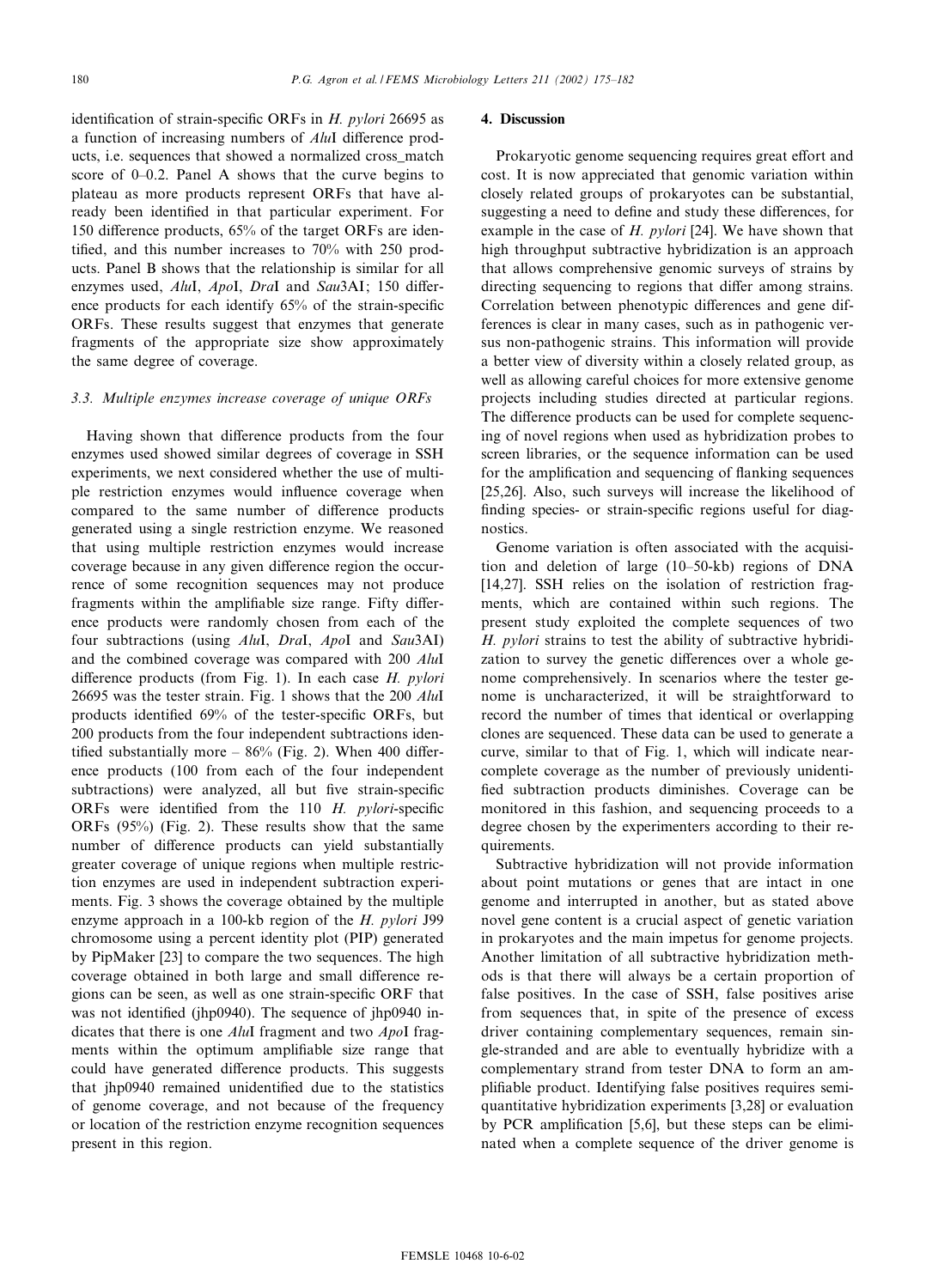available, greatly improving the power of the approach. In the case of SSH, a method has been reported that allows the reduction of false positives, which could reduce the amount of sequencing necessary for genomic surveys [29].

Another valuable and immediate benefit of strain-specific sequences would be to augment information contained within microarrays, thus greatly expanding the scope of either gene content or gene expression analyses. As more information is accumulated, it should be possible to develop broad-based multi-strain chips that would be a much more powerful tool than the single-strain microarrays now in use or under development. One more nearterm benefit would be the development of strain-specific DNA-based diagnostic tools for rapid strain detection and identification. In the longer term, strain-specific surface structures could be identified that would provide attractive targets for rapid antibody-based identification assays, and better knowledge of a common core set of genes within a species could help in the development of new antibiotics and vaccines. Strain variation also provides valuable insights into evolutionary processes, and finding sequences that are common among strains will facilitate more precise and reliable taxonomy. Finally, studies of novel genes may help elucidate the basic biology of interesting strain differences, leading to a more fundamental understanding of microbial diversity.

#### Acknowledgements

We thank Tim McDaniel and Richard Alm for the two H. pylori strains used in this study. We would also like to acknowledge the technical expertise of Jessica Wollard, Anne Marie Erler, and Warren Regala. This work was supported by the U.S. Department of Energy's Microbial Genome Program. W.M. was supported by Grant HG02238 from the National Human Genome Research Institute. The portion of this work carried out at Lawrence Livermore National Laboratory was performed under the auspices of the U.S. Department of Energy by the University of California, under Contract W-7405-Eng-48.

#### References

- [1] DeShazer, D., Waag, D.M., Fritz, D.L. and Woods, D.E. (2001) Identification of a Burkholderia mallei polysaccharide gene cluster by subtractive hybridization and demonstration that the encoded capsule is an essential virulence determinant. Microb. Pathog. 30, 253-269.
- [2] Tinsley, C.R. and Nassif, X. (1996) Analysis of the genetic differences between Neisseria meningitidis and Neisseria gonorrhoeae: two closely related bacteria expressing two different pathogenicities. Proc. Natl. Acad. Sci. USA 93, 11109-11114.
- [3] Emmerth, M., Goebel, W., Miller, S.I. and Hueck, C.J. (1999) Genomic subtraction identifies Salmonella typhimurium prophages,

F-related plasmid sequences, and a novel fimbrial operon, stf, which are absent in Salmonella typhi. J. Bacteriol. 181, 5652-5661.

- [4] Lin, L.F., Posfai, J., Roberts, R.J. and Kong, H. (2001) Comparative genomics of the restriction-modification systems in Helicobacter  $pv$ lori. Proc. Natl. Acad. Sci. USA 98, 2740-2745.
- [5] Agron, P.G., Walker, R.L., Kinde, H., Sawyer, S.J., Hayes da, W.C., Wollard, J. and Andersen, G.L. (2001) Identification by subtractive hybridization of sequences specific for Salmonella enterica serovar Enteritidis. Appl. Environ. Microbiol. 67, 4984^4991.
- [6] Radnedge, L., Gamez-Chin, S., McCready, P.M., Worsham, P.L. and Andersen, G.L. (2001) Identification of nucleotide sequences for the specific and rapid detection of Yersinia pestis. Appl. Environ. Microbiol. 67, 3759-3762.
- [7] Townsend, K.M., Frost, A.J., Lee, C.W., Papadimitriou, J.M. and Dawkins, H.J. (1998) Development of PCR assays for species- and type-specific identification of Pasteurella multocida isolates. J. Clin. Microbiol. 36, 1096-1100.
- [8] Sawada, K., Kokeguchi, S., Hongyo, H., Sawada, S., Miyamoto, M., Maeda, H., Nishimura, F., Takashiba, S. and Murayama, Y. (1999) Identification by subtractive hybridization of a novel insertion sequence specific for virulent strains of *Porphyromonas gingivalis*. Infect. Immun. 67, 5621-5625.
- [9] Kato-Maeda, M., Rhee, J.T., Gingeras, T.R., Salamon, H., Drenkow, J., Smittipat, N. and Small, P.M. (2001) Comparing genomes within the species *Mycobacterium tuberculosis*. Genome Res. 11, 547-554.
- [10] Behr, M.A., Wilson, M.A., Gill, W.P., Salamon, H., Schoolnik, G.K., Rane, S. and Small, P.M. (1999) Comparative genomics of BCG vaccines by whole-genome DNA microarray. Science 284, 1520^1523.
- [11] Murray, A.E., Lies, D., Li, G., Nealson, K., Zhou, J. and Tiedje, J.M. (2001) DNA/DNA hybridization to microarrays reveals genespecific differences between closely related microbial genomes. Proc. Natl. Acad. Sci. USA 98, 9853^9858.
- [12] Salama, N., Guillemin, K., McDaniel, T.K., Sherlock, G., Tompkins, L. and Falkow, S. (2000) A whole-genome microarray reveals genetic diversity among Helicobacter pylori strains. Proc. Natl. Acad. Sci. USA 97, 14668-14673.
- [13] Blattner, F.R., Plunkett III, G., Bloch, C.A., Perna, N.T., Burland, V., Riley, M., Collado-Vides, J., Glasner, J.D., Rode, C.K., Mayhew, G.F., Gregor, J., Davis, N.W., Kirkpatrick, H.A., Goeden, M.A., Rose, D.J., Mau, B. and Shao, Y. (1997) The complete genome sequence of Escherichia coli K-12. Science 277, 1453-1474.
- [14] Perna, N.T. et al. (2001) Genome sequence of enterohaemorrhagic Escherichia coli O157:H7. Nature 409, 529^533.
- [15] Alm, R.A., Ling, L.S., Moir, D.T., King, B.L., Brown, E.D., Doig, P.C., Smith, D.R., Noonan, B., Guild, B.C., deJonge, B.L., Carmel, G., Tummino, P.J., Caruso, A., Uria-Nickelsen, M., Mills, D.M., Ives, C., Gibson, R., Merberg, D., Mills, S.D., Jiang, Q., Taylor, D.E., Vovis, G.F. and Trust, T.J. (1999) Genomic-sequence comparison of two unrelated isolates of the human gastric pathogen Helicobacter pylori. Nature 397, 176-180.
- [16] Tomb, J.F., White, O., Kerlavage, A.R., Clayton, R.A., Sutton, G.G., Fleischmann, R.D., Ketchum, K.A., Klenk, H.P., Gill, S., Dougherty, B.A., Nelson, K., Quackenbush, J., Zhou, L., Kirkness, E.F., Peterson, S., Loftus, B., Richardson, D., Dodson, R., Khalak, H.G., Glodek, A., McKenney, K., Fitzegerald, L.M., Lee, N., Adams, M.D., Hickey, E.K., Berg, D.E., Gocayne, J.D., Utterback, T.R., Peterson, J.D., Kelley, J.M., Cotton, M.D., Weidman, J.M., Fujii, C., Bowman, C., Watthey, L., Wallin, E., Hayes, W.S., Borodovsky, M., Karp, P.D., Smith, H.O., Fraser, C.M. and Venter, J.C. (1997) The complete genome sequence of the gastric pathogen Helicobacter pylori. Nature 388, 539-547.
- [17] Lisitsyn, N. and Wigler, M. (1993) Cloning the differences between two complex genomes. Science 259, 946-951.
- [18] Akopyants, N.S., Fradkov, A., Diatchenko, L., Hill, J.E., Siebert, P.D., Lukyanov, S.A., Sverdlov, E.D. and Berg, D.E. (1998) PCR-